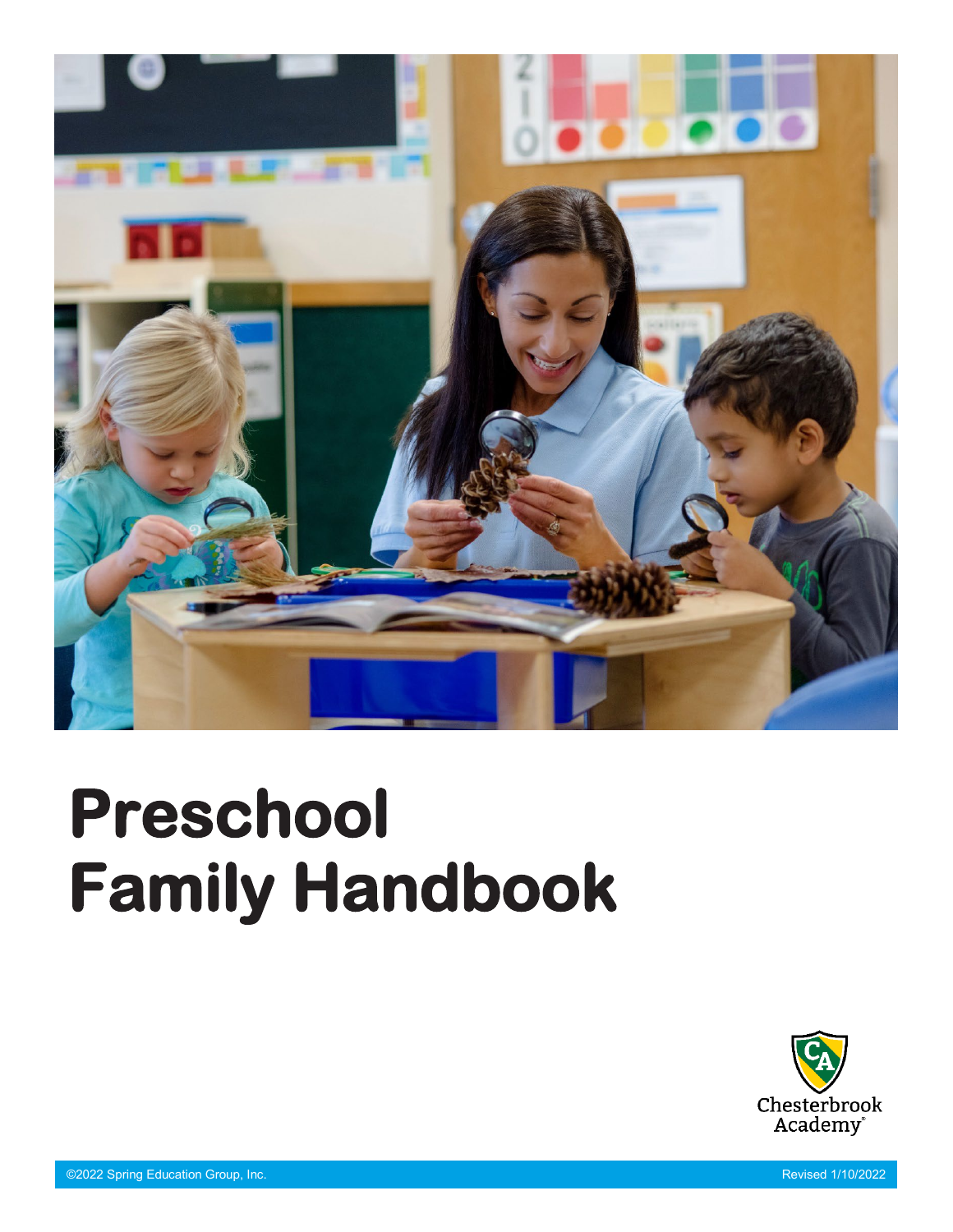### **Table of Contents**

| VII. Health | 15 |
|-------------|----|
|             |    |
|             |    |
|             |    |
|             |    |
|             |    |
|             |    |
|             |    |
|             |    |
|             |    |
|             |    |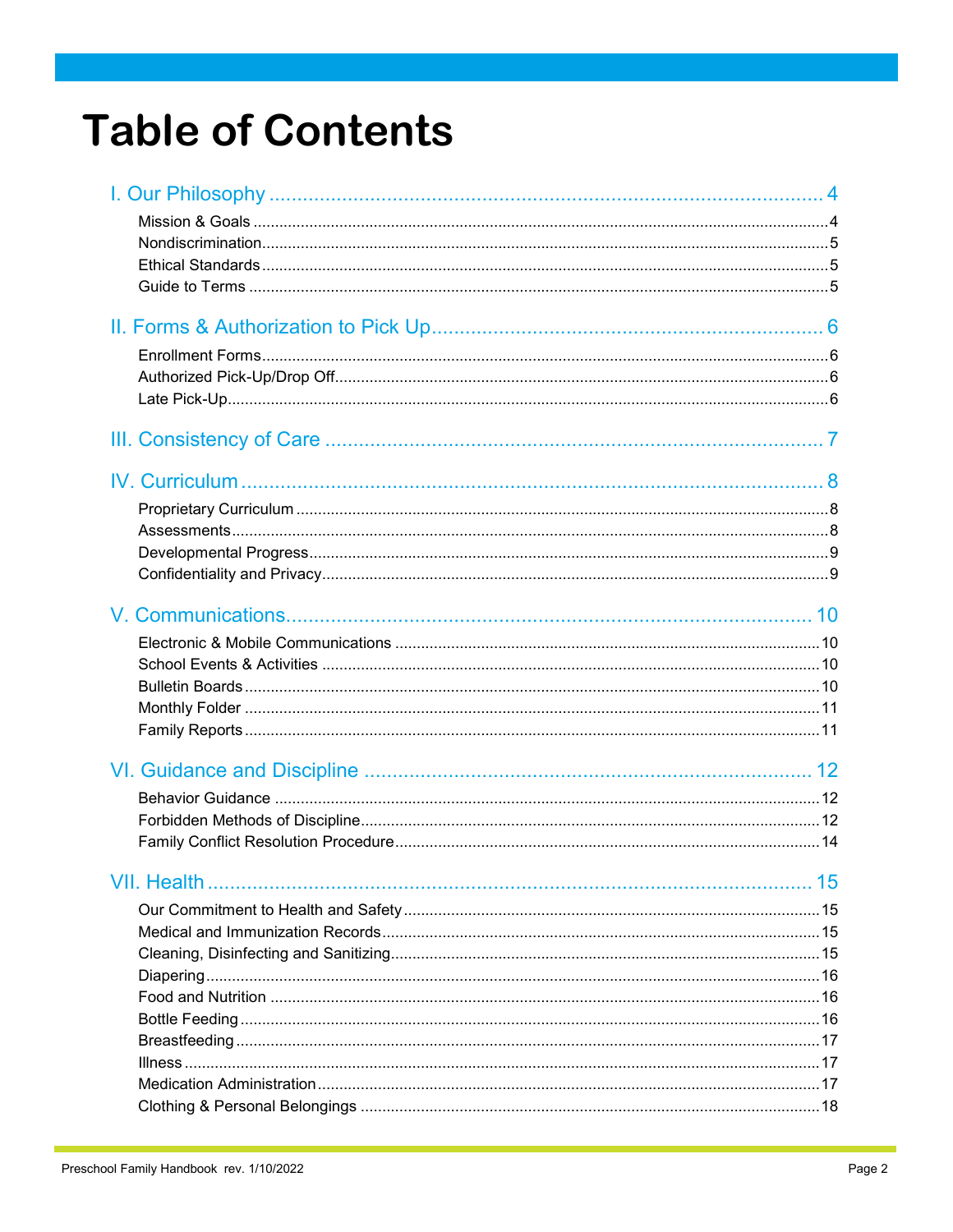| 20 |
|----|
|    |
|    |
|    |
|    |
|    |
|    |
|    |
| 23 |
| 24 |
|    |

Information contained in this Preschool Family Handbook may be updated throughout the year. Families will be notified of any changes. This Handbook is not an all-inclusive list of school policies and procedures. We follow all state licensing regulations and guidelines.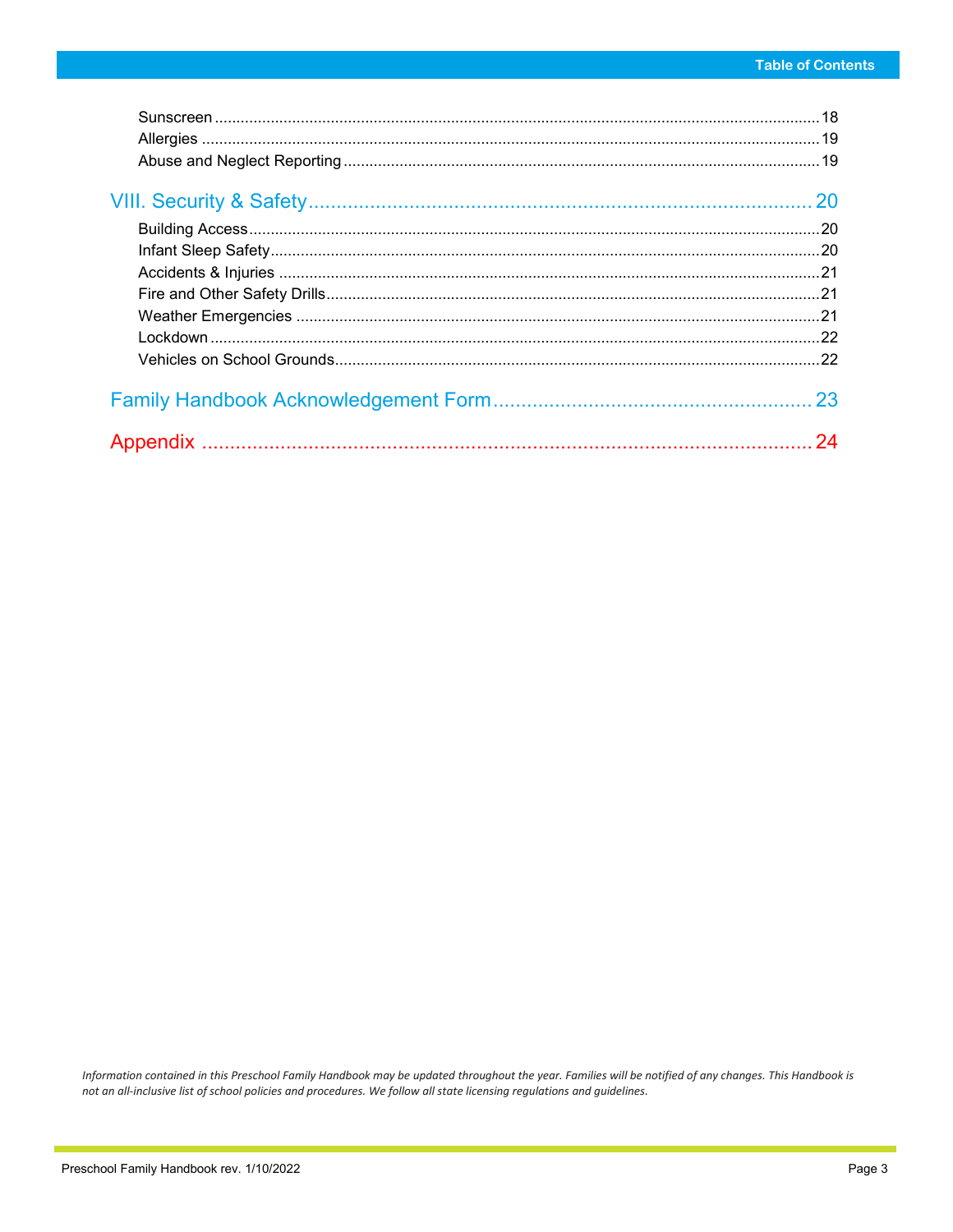### **I. Our Philosophy**

#### Mission & Goals

Our preschool offers the perfect balance of learning and play in a safe, nurturing and stimulating environment for children. Our caring teachers are dedicated to creating lifelong learners. Through the implementation of our curriculum, evidence of learning is found throughout our school. We develop productive Family-teacher partnerships, keeping families involved and connected to what their children are learning and discovering.

Our school and staff members hold themselves to high standards of ethical behavior, based on the shared belief that childhood is a unique and valuable stage of life and that each child, family member, and colleague should be respected for their unique qualities. We base our work on knowledge of how children learn and develop, and we recognize that children are best understood and supported in a context of family, culture, community and society.

We have an obligation to provide care and education in a safe, healthy and nurturing environment. Furthermore, we are responsible for communicating, collaborating and cooperating with each family to bring home and school together to foster each child's development. To meet the diverse needs of individual families, we cooperate with agencies responsible for child welfare and we assist families in gaining access to allied professionals.

Our schools are guided by National Association for the Education of Young Children (NAEYC) Standards. By specifying standards of excellence for instruction and for the arranged learning environment, the curriculum helps children develop confidence in their ability to learn. They begin to develop self-understanding, self-worth and self-discipline. They also begin to gain an understanding and appreciation of the world around them, including individuals different from themselves.

Our goal is to provide a loving, safe environment and an exceptional educational program to help children develop:

- A healthy self-concept
- Social and emotional awareness
- Cognitive, physical and language skills
- Independence
- Sense of responsibility to self and others

We also strive to help Families by communicating:

- Realistic, age-appropriate expectations for their children
- Methods of child guidance and clarifying values
- **Security**
- Feeling of accomplishment
- Trust in peers and adults
- Enjoyment of the learning experience
- Sensitivity to cultural differences
- Ways we can partner with each family for the benefit of their child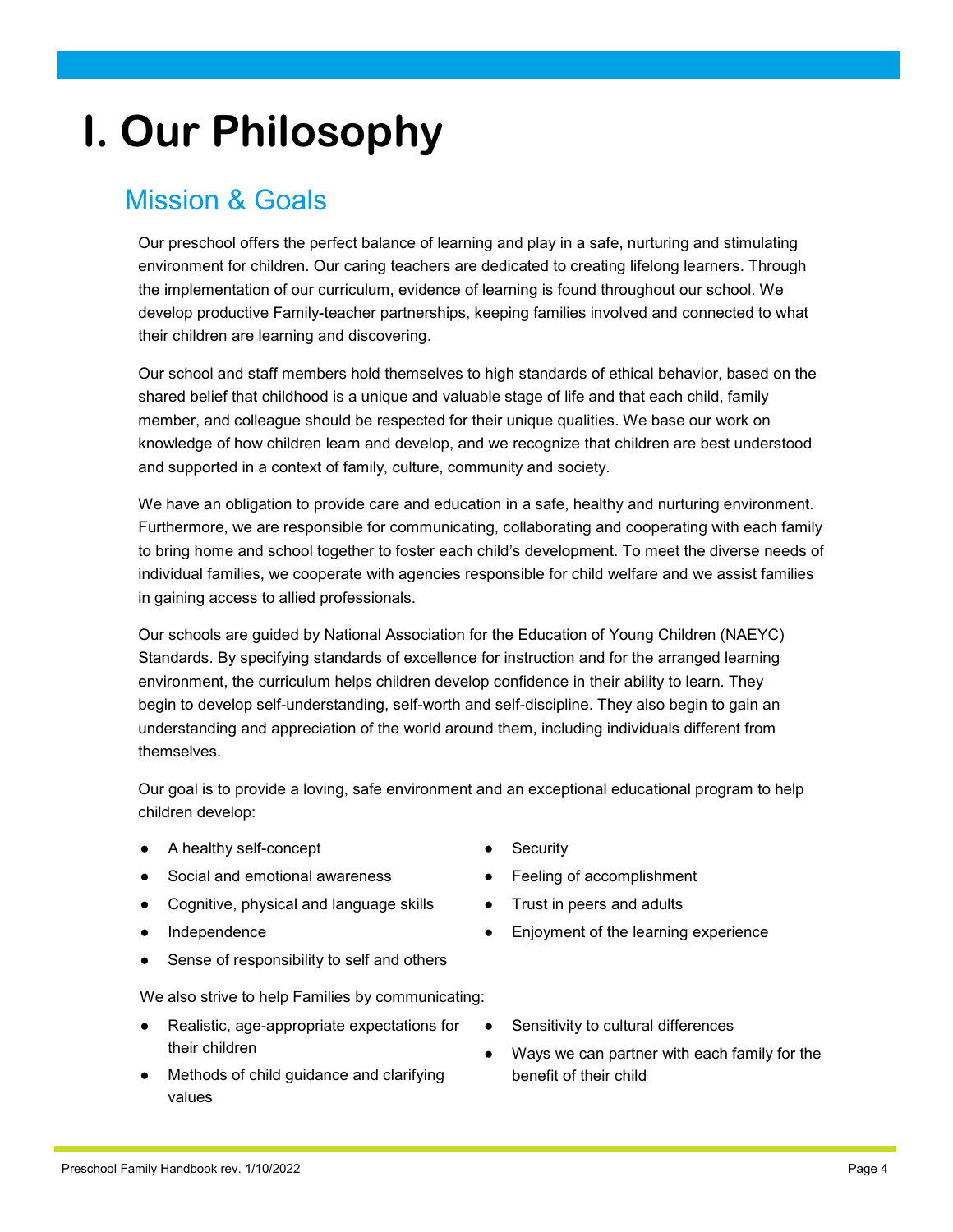#### Nondiscrimination

Our school does not discriminate in employment or the provision of educational services on the basis of race, color, religion, age, gender, national origin, disability, citizenship status, veteran status or any other characteristic protected by federal, state or local law.

We are committed to providing an excellent education to all of our students and are proud to serve a diverse community of individuals, including those with disabilities. As part of that commitment, our school makes its programs and services available on a non-discriminatory basis, including to students with disabilities as defined under Title III of the Americans with Disabilities Act ("ADA"). In accordance with the ADA and as set forth in our ADA policy, we will make reasonable modifications necessary to afford students access to our programs and services. Please contact your School Leader for more information on our ADA policy.

#### Ethical Standards

Our school and employees strive to create a school culture based on the NAEYC Code of Ethical Conduct (available on the NAEYC website).

#### Guide to Terms

We strive to use language that embodies our Culture of Care which emphasizes relationships in schools and workplaces**, and for that reason we use language that supports diversity, inclusion, and belonging.** Throughout this handbook, we use "us" and "we" to refer to us, the School. Where a "School Leader" is referenced, this could be a Principal, Assistant Principal, Head of School, Preschool Director, or another similar title at the School. "Family" or "You" to refer to you as the parents, legal guardians, and other trusted adults that care for your children. We use "Child" to refer to our students, your children.

Please note we also refer to an "Addendum" for additional information that may be more specific to your school or state. Not every school will have an Addendum. To the extent there is more specific information for your school listed in the Addendum, please follow that.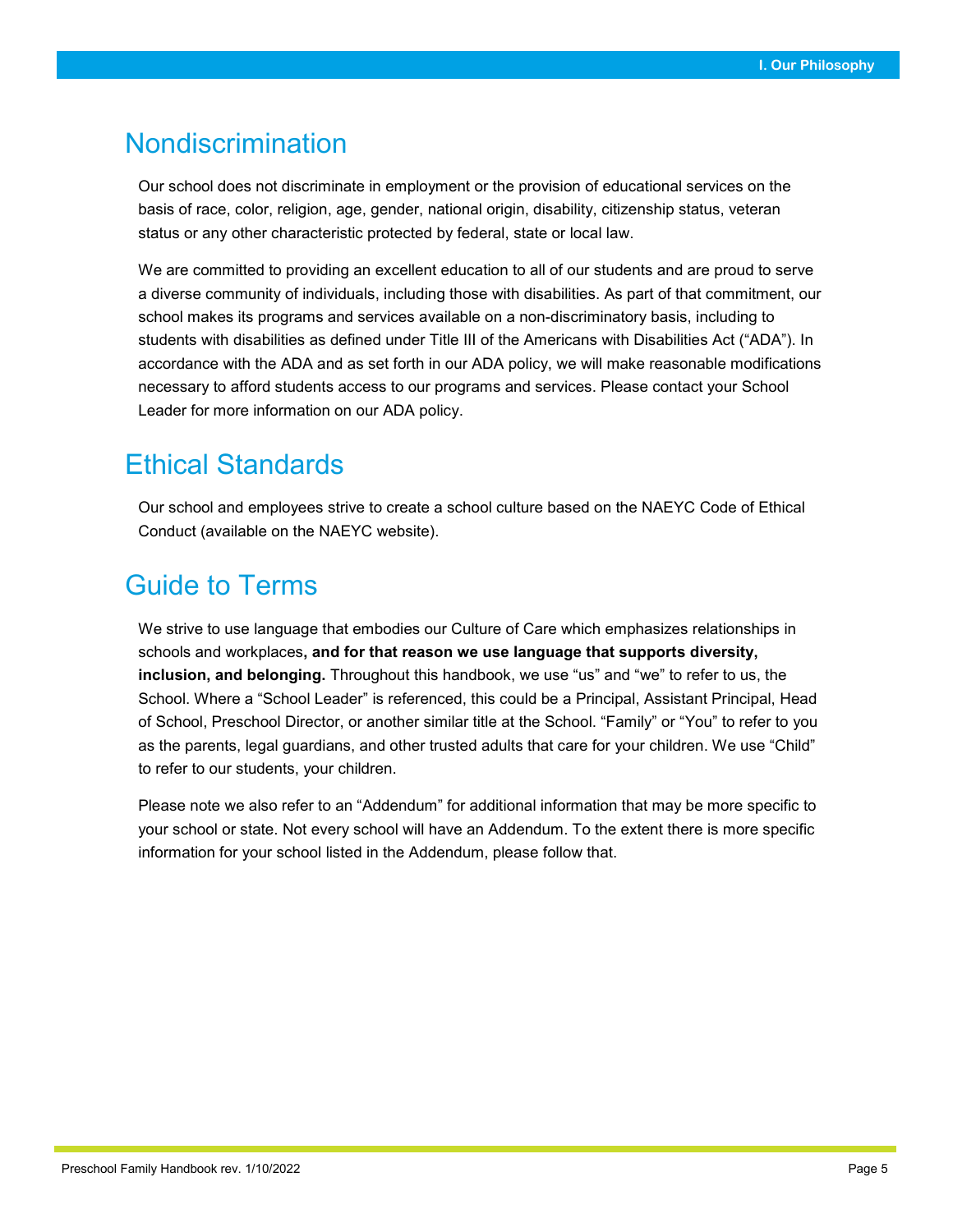### **II. Forms & Authorization to Pick Up**

#### Enrollment Forms

Families must complete and submit all required documentation, including application form, tuition agreement, emergency contact form, immunization record and physician's form for their Child. These forms must be kept current throughout your Child's enrollment. Registration paperwork and fees must be submitted annually. Please refer to this documentation for additional tuition policies and procedures.

#### Authorized Pick-Up/Drop Off

It is very important that your Child's emergency contacts are always kept current. If you have moved or have changed your home or work telephone number, please update the information on our online Family portal, and/or notify the School office immediately. It is our responsibility to ensure we release a Child only to those adults who have prior authorization. Please also review the list of emergency contacts for your Child on the online Family portal and update as needed.

You must sign each of your Children in and out daily when arriving and departing from School at the front entrance. Additional persons authorized to pick up your Child must also sign them in and out using the same system. Over time, you will get to know teachers and other staff members at our School. While you are learning names and faces, it will be helpful to initiate introductions by greeting the teachers and clearly stating your name and your Child(ren)'s name(s).

If someone other than the previously authorized individuals will be picking up your Child, we must have verifiable written permission from the Family. Photo identification is mandatory for anyone unknown to the staff. A Child will NOT be released without confirming the identity and authorization of the person picking up.

If there is a court order or signed Family agreement in place regarding who has responsibility for a Child on certain dates and times, the Family needs to provide it to the School so we can follow that schedule.

#### Late Pick-Up

If a Child has not been picked up within 15 minutes of closing time and the Child's Family has not contacted the School, the School Leader will attempt to contact all family members or emergency contact persons listed for the Child. If the Child remains at the center after 30 minutes, we will comply with local regulations for next steps. Fees may be charged for late pick-ups as described in the tuition agreement and fee schedule, or in the Addendum following this handbook, and repeated late pick-ups may result in discontinuation of enrollment.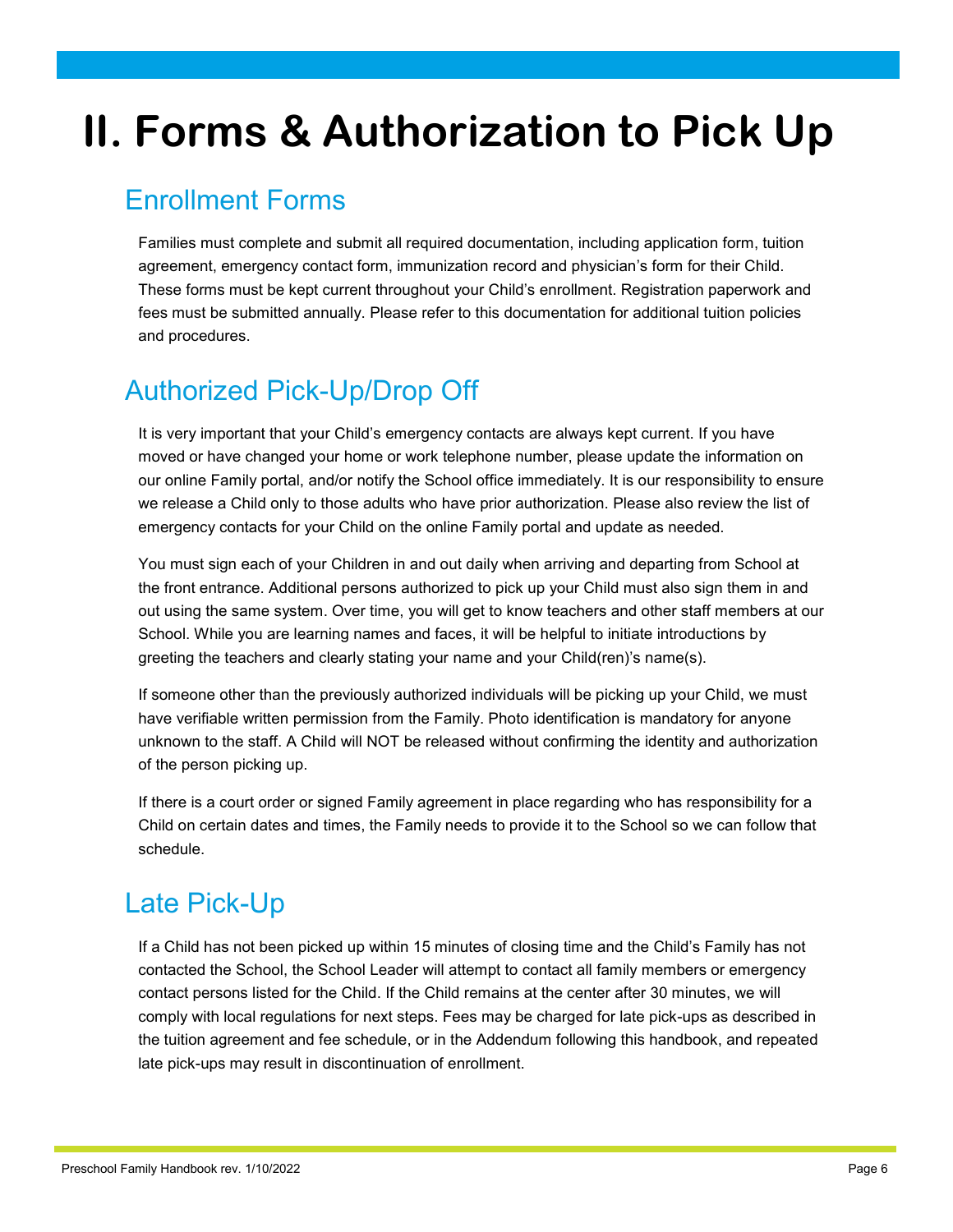### **III. Consistency of Care**

When children are grouped in similar age levels, the maximum child group sizes and ratios of staff persons align with state licensing requirements.

Lead and assistant teachers have primary responsibility for a single group of children. During the day, we stagger staff schedules so that children, especially infants, have as much time as possible with their regular teacher and classroom assistant. During opening and closing times, some age ranges (other than infants) may be combined, with the teacher in that classroom assuming the responsibility of care until the Family arrives for pick up.

To the extent possible, teachers stay with the same group of students for the entire academic year. Children transition to the next age group based on chronological age, developmental readiness, state licensing requirements, and space availability. Children who are moving up gradually spend more time in their new classroom.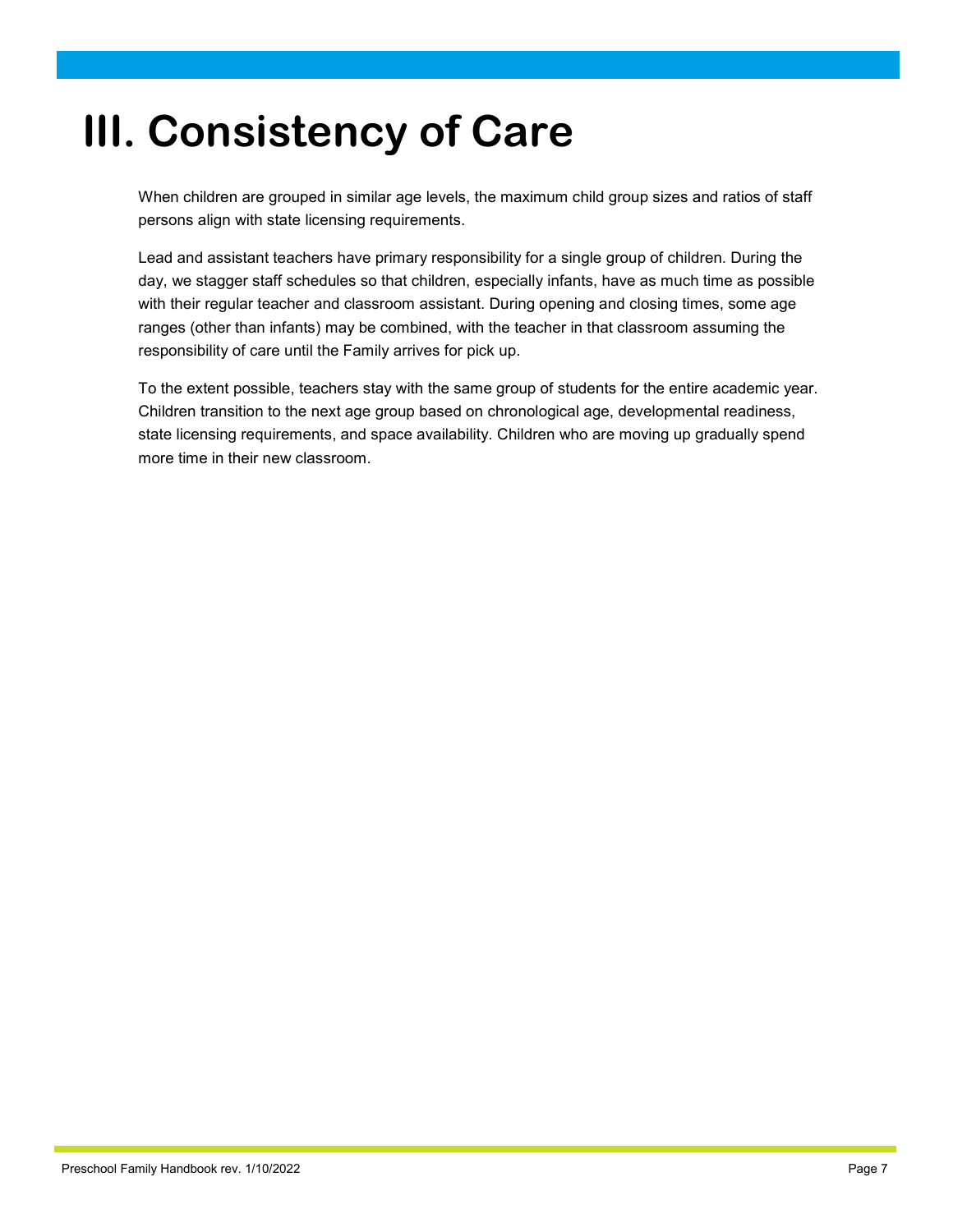#### Preschool Family Handbook rev. 1/10/2022 Page 8

### **IV. Curriculum**

#### Proprietary Curriculum

Our school employs a proprietary curriculum ("Curriculum"). Our Curriculum is an integrated series of programs for children ages six weeks to five years that engages the young learners' senses, mind and body and values the individual child. Each program takes advantage of a child's readiness to learn with activities that are fun, challenging, easily understood and meaningful.

Our Curriculum is built upon Developmentally Appropriate Practices (DAP), which provide teachers in our general education program the flexibility to differentiate instruction based on developmental stage.

The Curriculum spirals to review and build upon prior skills before advancing to higher-level content and includes opportunities for students to be curious and ask questions. It is built around the following principles:

- Well-rounded content
- Literacy focus
- Center-based learning
- Goals & assessments
- Personalized learning
- Social-emotional focus
- Family communication
- Effective instructional practices

The Curriculum, when implemented with fidelity, is customized to support and enrich each child's unique learning needs. The program places emphasis on small groups and individualized instruction. This is how teachers ensure all children succeed in attaining developmental milestones and academic, social and emotional development.

The Curriculum provides Families daily insights into their child's cognitive, emotional, and social development and embeds clear, consistent tools for ongoing Family communication.

#### Assessments

Assessment is the process of gathering information about children's developmental strengths and progress to inform learning goals. Our Curriculum promotes a systematic assessment protocol to gather information about each child's progress over time. Children at every age and grade level are assessed on an ongoing basis to drive instruction and to make lesson-planning decisions.

We use ethically and developmentally appropriate assessment methods that are embedded within children's daily activities, inclusive of families, and are culturally and linguistically responsive. Assessment tools may include notes of observations, rubrics, checklists and maintenance of a portfolio for each student.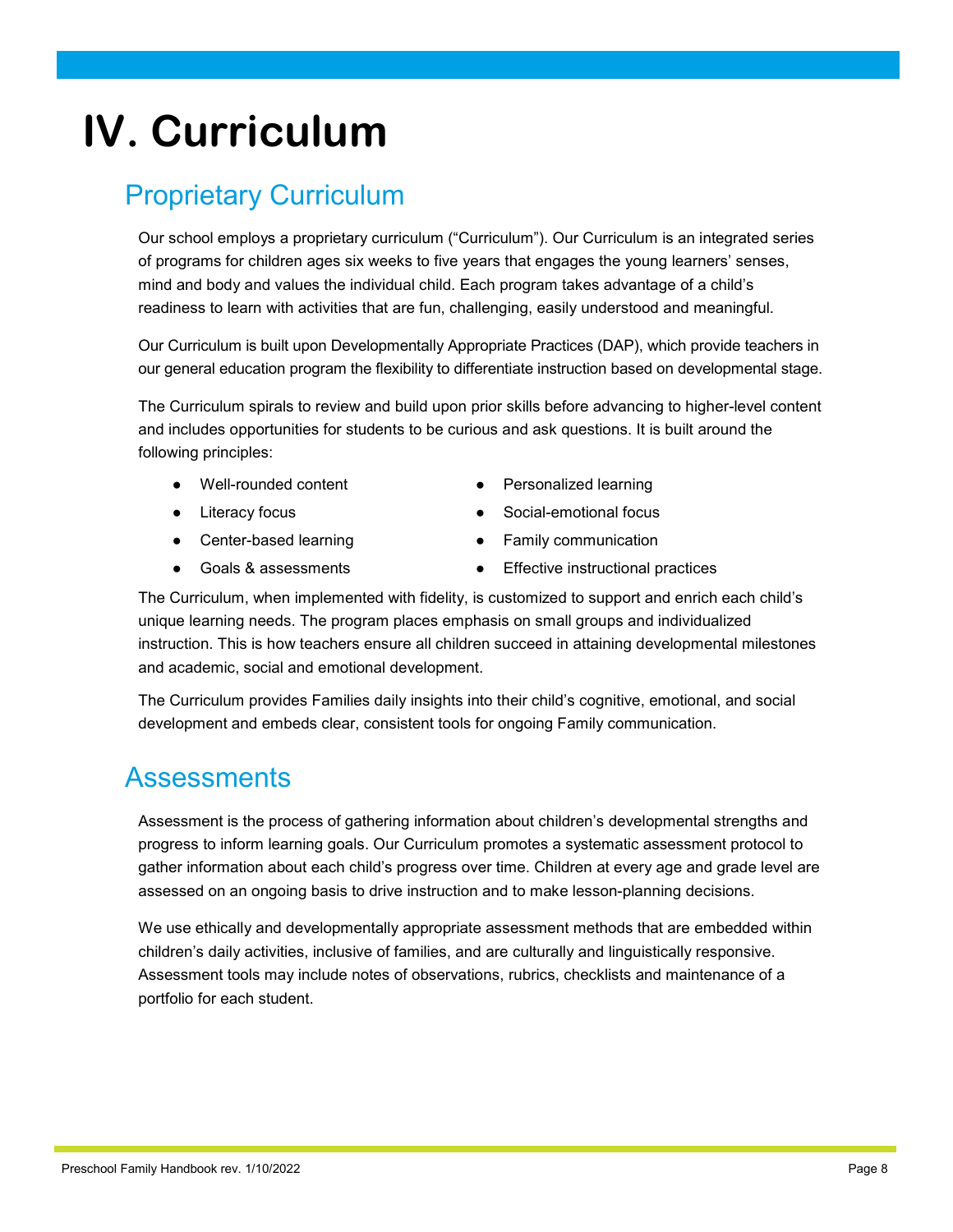#### Developmental Progress

Teachers plan lessons to meet an individual Child's cognitive, physical and emotional needs. They provide materials and activities that encourage children to explore their environment and develop social skills, problem-solving skills and new ways of thinking.

Every staff member strives to routinely assess the developmental needs of the Children. If these observations reveal possible developmental delays or special needs, they are brought to Families' attention, along with suggestions for Families to reach out to pediatricians or other support professionals for further assistance. School leadership and families formulate a constructive plan to work with the Child, consisting of two or three interim goals, along with timelines and follow-up discussions to the extent possible.

#### Confidentiality and Privacy

Our program staff receive ongoing training and agree to follow the ethical responsibilities for maintaining confidentiality when conducting assessments of Children. All information contained in your Child's records is confidential, and anyone not directly involved with the care of your Child or affiliated with state licensing, protective services or other government agencies will not have access to your Child's records without your prior written consent. Families have the right to add information, comments, data or other relevant material to your Child's records as appropriate. Additionally, you may request, in writing, the deletion or amendment of any information contained in your Child's record and we will consider that request in accordance with any applicable court order or signed Family agreement. We are happy to provide you reasonable access to your Child's on-site records.

We ask that you not post any recordings you take at School or at School-related events as they may include other Children or School staff who have not given their permission or consent. Posting recordings, on the internet or in any other public forum requires written permission from the School Leader.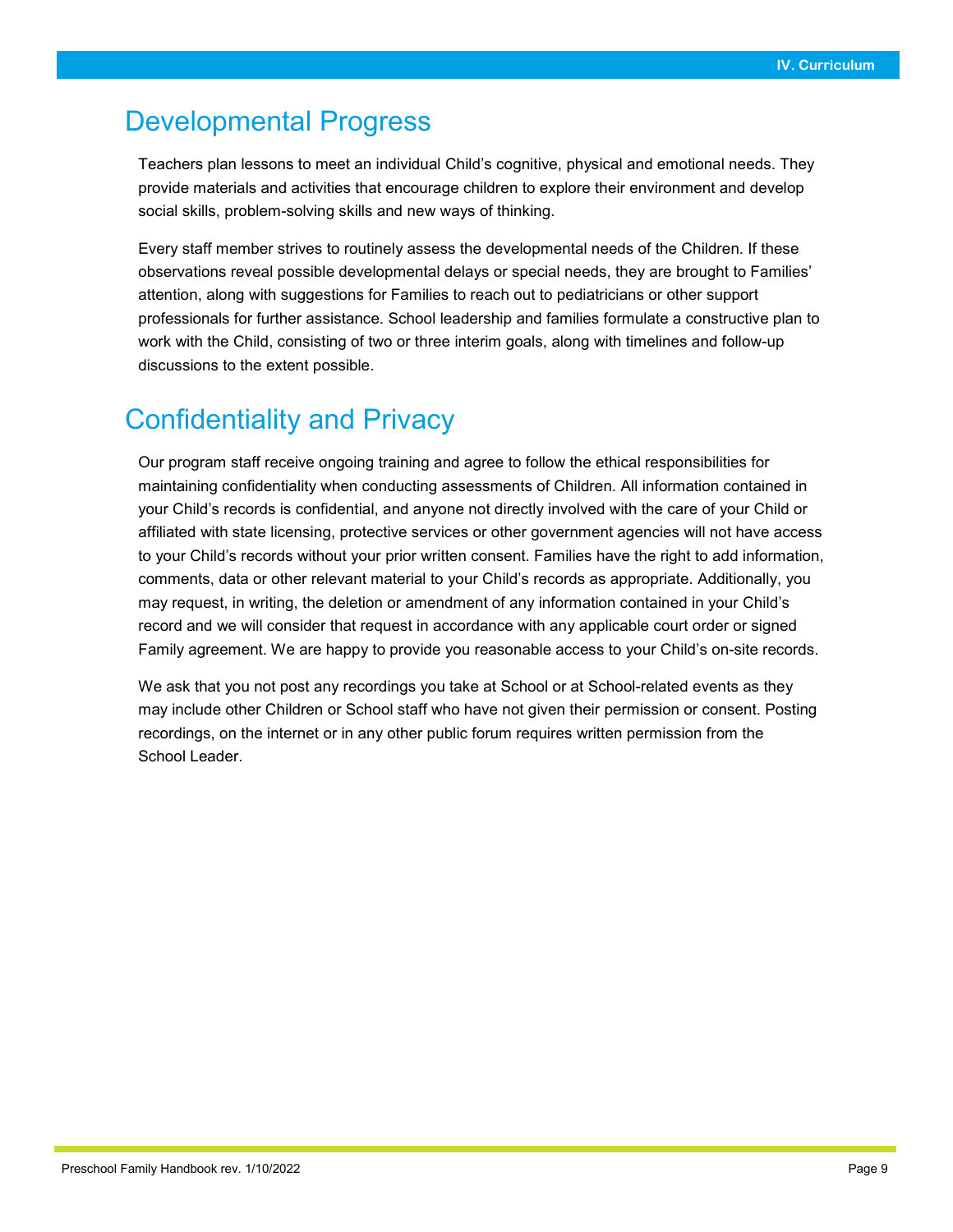## **V. Communications**

We take Family communication very seriously. When families and teachers work together as partners in a child's education, the learning experience is richer and more meaningful.

#### Electronic & Mobile Communications

Our School uses a web-based application ("Application") that helps us meet a Family's increasing expectations for electronic & mobile communications, and that helps make teacher's daily communication and record-keeping tasks easier.

During the week, Families typically receive communication about their Child engaged in learning. Families receive a report which includes information about the Child's daily routine as well as a photo and brief description of a learning highlight from that specific Child's day. The report may also include additional notes that might be helpful to Families. Families also may email morning notes to the teacher through this application. More information about the Application is available through the School.

#### School Events & Activities

We strive to keep Families informed of upcoming events, activities and key dates. The overall school holiday calendar is on the school website, as well as the monthly calendar with all special events. We also issue a monthly school newsletter with calendar reminders, and send emails and alerts via the Application.

#### Bulletin Boards

There is a bulletin board generally located directly outside the door of each classroom, but may in some cases be inside the classroom. These boards include the following items, as applicable:

- Current lesson plan
- Learning outcomes (Toddlers – PreK2)
- Infant skill sheets
- Current Week-at-a-Glance (Beginner – Pre-K)
- Toddler skill sheets
- Current Spanish poster (Beginner – Pre-K)
- Items as required by local licensing agencies (e.g., daily schedule, menu)

Teachers also display a variety of Children's work in the classroom to illustrate how classroom activities build skills. These displays show learning that is child-centered, open-ended and exploratory in nature, emphasizing process over product. Please see Addendum for any school differences.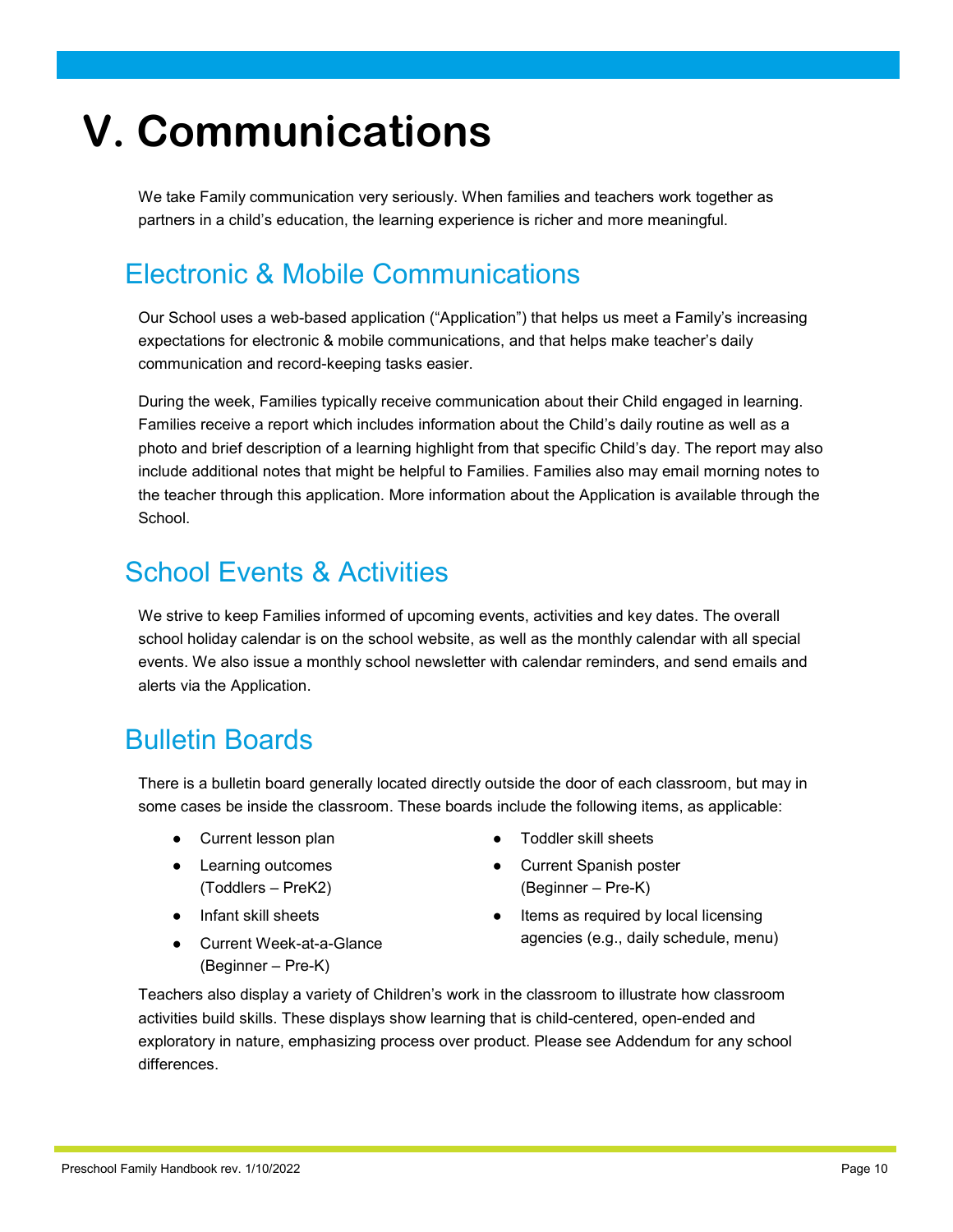#### Monthly Folder

The monthly folder offers Families a lens into their child's activities and learning progression, gives evidence of skill attempts and mastery, and suggests ways that Families can be an integral part of their child's ongoing successes. The combination of preprinted communications and the child's own work samples show how our structured curriculum offers a unique and rich experience for each child. Teachers are required to send home the folder on the last school day of each calendar month, which may include letters to the Family, lists of skills, and samples of the Child's work.

Please see Addendum for any school differences.

#### Family Reports

Teachers issue Family reports three times per year, in October, February and June along with an opportunity for a Family-teacher conference. The Family reports show how a child is doing relative to the skills and objectives of the program and provide a snapshot of the child's learning profile. The information reflects assessments that have already been completed by the teacher in the classroom on a weekly basis. Teachers do not "test" the children in order to complete the Family report. Skills are rated on the following scale:

- Introduced: Skill has been introduced, demonstrates skill less than 20% of the time.
- Beginning: Demonstrates skill between 20% and 50% of the time.
- Developing: Demonstrates skill between 50% and 80% of the time.
- Mastered: Demonstrates skill at least 80% of the time.

Teacher comments are based on objective observations, not opinions. Comments describe how the Child is progressing, observations of skill mastery, what is being done to help the Child develop skills, and a description of activities that support the rating.

Infant and Toddler reports are simple narratives that document past growth and future goals but may still include photographs and other samples to illustrate the skills the Child is developing, while the reports for the older preschoolers are more detailed. Family reports include a cover sheet for confidentiality, as well as to allow Families an opportunity to respond to the report with questions or concerns. Please see Addendum for any school differences.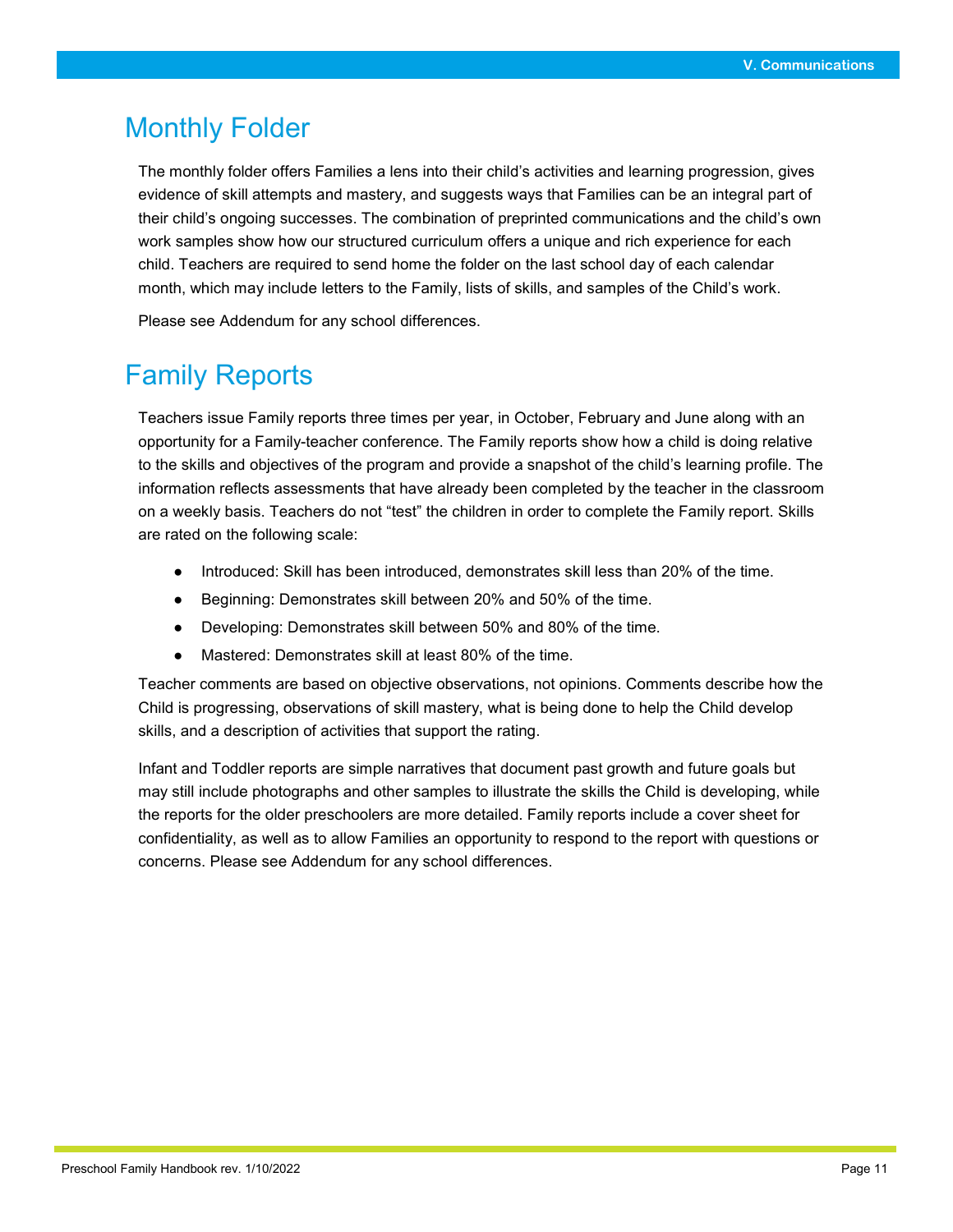### **VI. Guidance and Discipline**

#### Behavior Guidance\*

Our behavioral guidance is constructive, age- and stage-appropriate and redirects Children to appropriate behavior and conflict resolution. We approach discipline with a positive attitude, based on the premise that children respect and care for themselves and others. Our goal is to solve behavioral concerns by using modeling, redirection of behavior, and positive reinforcement through attention and praise. Positive classroom rules, structure and reinforcement help children understand expectations of behavior. Circle time and other group meetings incorporate time for children to give and receive praise for positive actions, to plan activities together, and to discuss class concerns and goals for desired behavior.

When necessary, staff work with family members and other support professionals to create a plan for resolution. The plan includes positive behavior support, and Families are kept informed of progress. In rare circumstances, and only after all other possible interventions have been exhausted, suspension or expulsion is necessary. We reserve the right to suspend or dismiss a child for harmful or inappropriate behavior in our sole discretion: 1) If we do not have adequate expertise or resources for the Child's educational, medical or other needs; 2) for violations of our policies; or 3) for any reason we determine to be in the best interest of the safety of students and the school. In these rare instances, we may offer Families assistance in locating assistance and alternative placements.

#### Forbidden Methods of Discipline

Behavioral guidance for children in our preschools shall be constructive in nature, age and stage appropriate, and shall be intended to redirect children to appropriate behavior and resolve conflicts. Children learn best when they are comfortable and feel safe. While all children need periodic redirection and behavioral guidance, actions which disrupt or undermine this positive environment are prohibited.

Some examples of prohibited actions are:

- Corporal punishment of any kind, including hitting, spanking, swatting, beating, shaking, pinching, pulling ears or hair, and any other measures intended to induce physical pain or fear
- Threatened or actual withdrawal of food or treats, rest or use of the bathroom
- Subjecting children to abusive or profane language from any person or from media sources
- Any form of public or private humiliation, including threats of physical punishment
- Any form of emotional abuse, including shaming, rejecting, terrorizing, frightening or isolating a child

*\*Our Guidance and Discipline Policy complies with federal and state civil rights laws.*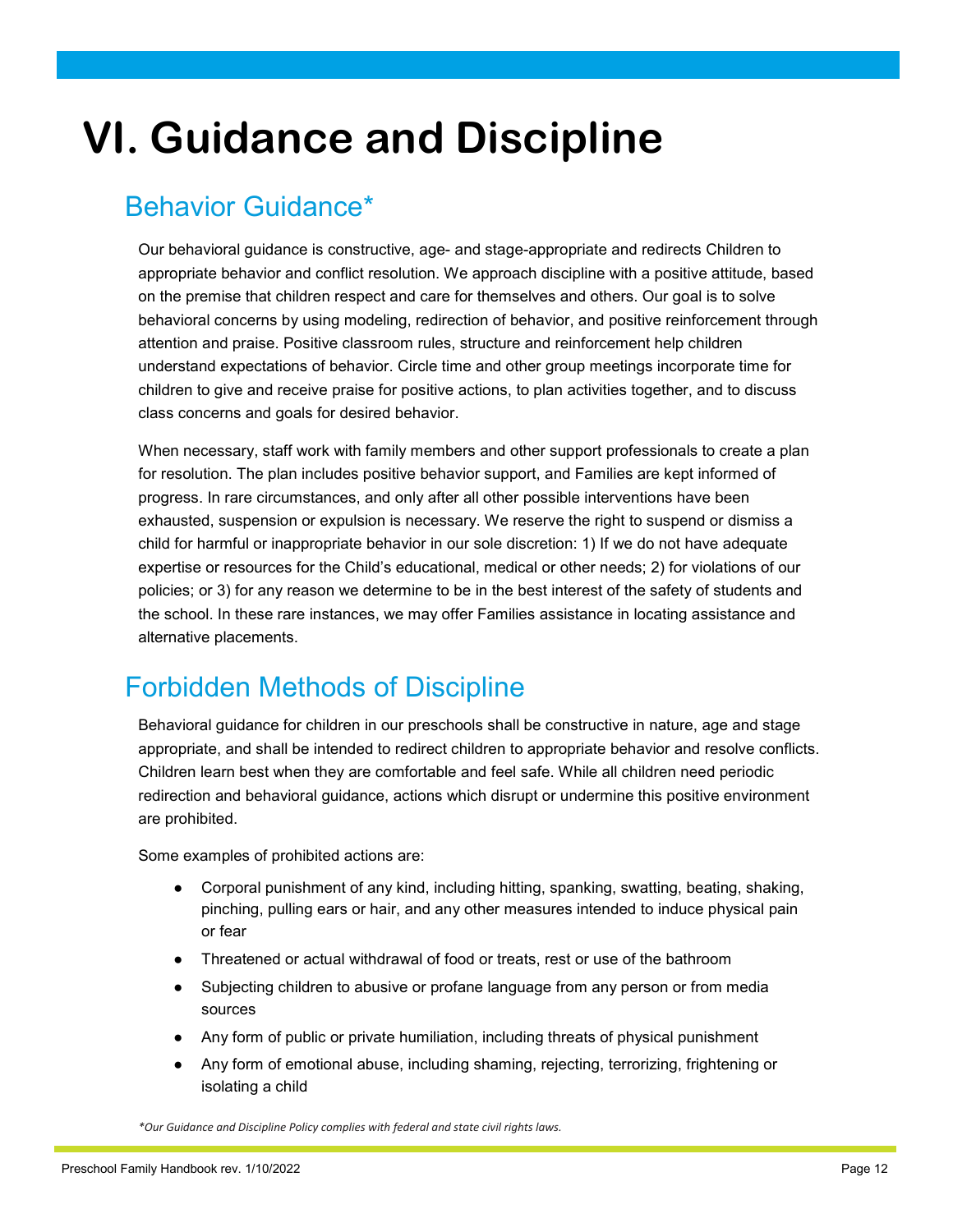- Withholding from children emotional responses, stimulation, food or the opportunities for rest or sleep
- Any type of abuse, endangerment or neglect of children
- Cruel, harsh, unusual, or extreme discipline techniques
- Belittling or shaming a child
- Calling a child names and making negative comparisons to others
- Telling a child they are "no good," "worthless," "bad," "a mistake," or similar comment
- Yelling, threatening, or bullying a child
- Ignoring or rejecting a child as punishment, giving them the silent treatment
- Delegating children to manage or discipline other children
- Using any type of restraint on a child as outlined below\*
- Restraining a child by any means other than holding a child for a short period of time, such as in a protective hug, so that the child may regain control
- Prone restraint of a child. Prone restraint is defined as all items or measures used to limit or control the movement or normal functioning of any portion, or all, of a child's body while the child is in a facedown position. Prone restraint includes physical or mechanical restraint.
- Placing children in a locked room or confining children in any enclosed area (unless school is in "lockdown")
- Confining children to equipment such as cribs or high chairs other than for meals or specific supervised projects
- Making derogatory or sarcastic remarks about children or their families
- Punishing children for failure to eat or sleep or for toileting accidents
- Punishing an entire group of children due to the unacceptable behavior of one or a few
- Isolating and restricting children from all activities for an extended period of time or any type of seclusion\*\*
- Allowing children to intimidate, torment or pressure others forcefully

*NOTE: The use of a physical escort as defined below and properly used when necessary to protect the child or others from harm is NOT coercion.*

*\*Restraint defined as follows:*

- Physical escort: "the temporary touching or holding of the hand, wrist, arm, shoulder or back for the purpose of inducing a student *who is acting out to walk to a safe location." (H.R. 7124, 2018)*
- *Mechanical restraint: "the use of devices as a means of restricting a student's freedom of movement." (H.R. 7124, 2018)*
- *Physical restraint: "a personal restriction that immobilizes or reduces the ability of an individual to move the individual's arms, legs, torso or head freely, except that such term does not include a physical escort, mechanical restraint or chemical restraint." (H.R. 7124, 2018)*

*\*\*Seclusion: "the involuntary confinement of a student alone in a room or area from which the student is physically prevented from leaving, except that such a term does not include a time out." (H.R. 7124, 2018)*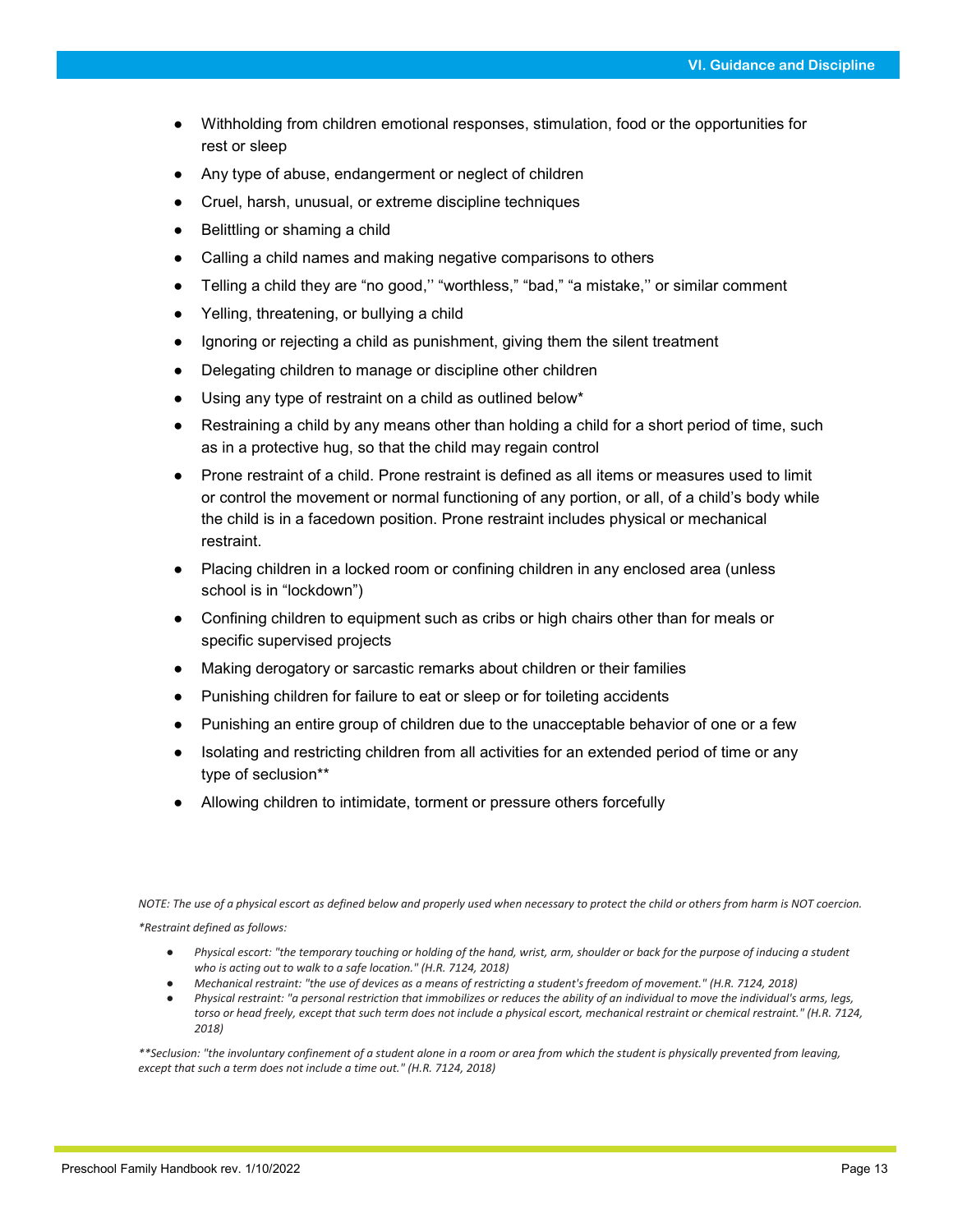#### Family Conflict Resolution Procedure

We encourage open communications between Families and staff, so they may work together for the benefit of the children. Families can interact with their Child's teacher and other staff members daily during our school's normal hours of operation, subject to any applicable security of classroom management procedures. Families may also interact with the School Leaders informally and/or by appointment. In many cases, Families and school staff can resolve any concern or conflict that arises.

In the rare instance that Families are not satisfied with the outcome of discussions with the teachers and School Leader, they are welcome to communicate by phone, email or in person with the Regional Director to whom the school reports.

We understand that sometimes emotions regarding a child or a situation at a school can run high. However, we expect that Families will treat all teachers and staff respectfully and professionally. If a Family's behaviors disrupt the learning environment or school operations, or if it becomes too difficult to have a positive or constructive relationship with the School, the School may take immediate action. If at any point, a Family's behaviors pose a safety threat to our students, staff or property, we reserve the right to limit that Family's entrance to our schools. This limitation could include expulsion of the Child if the behaviors escalate despite our best efforts.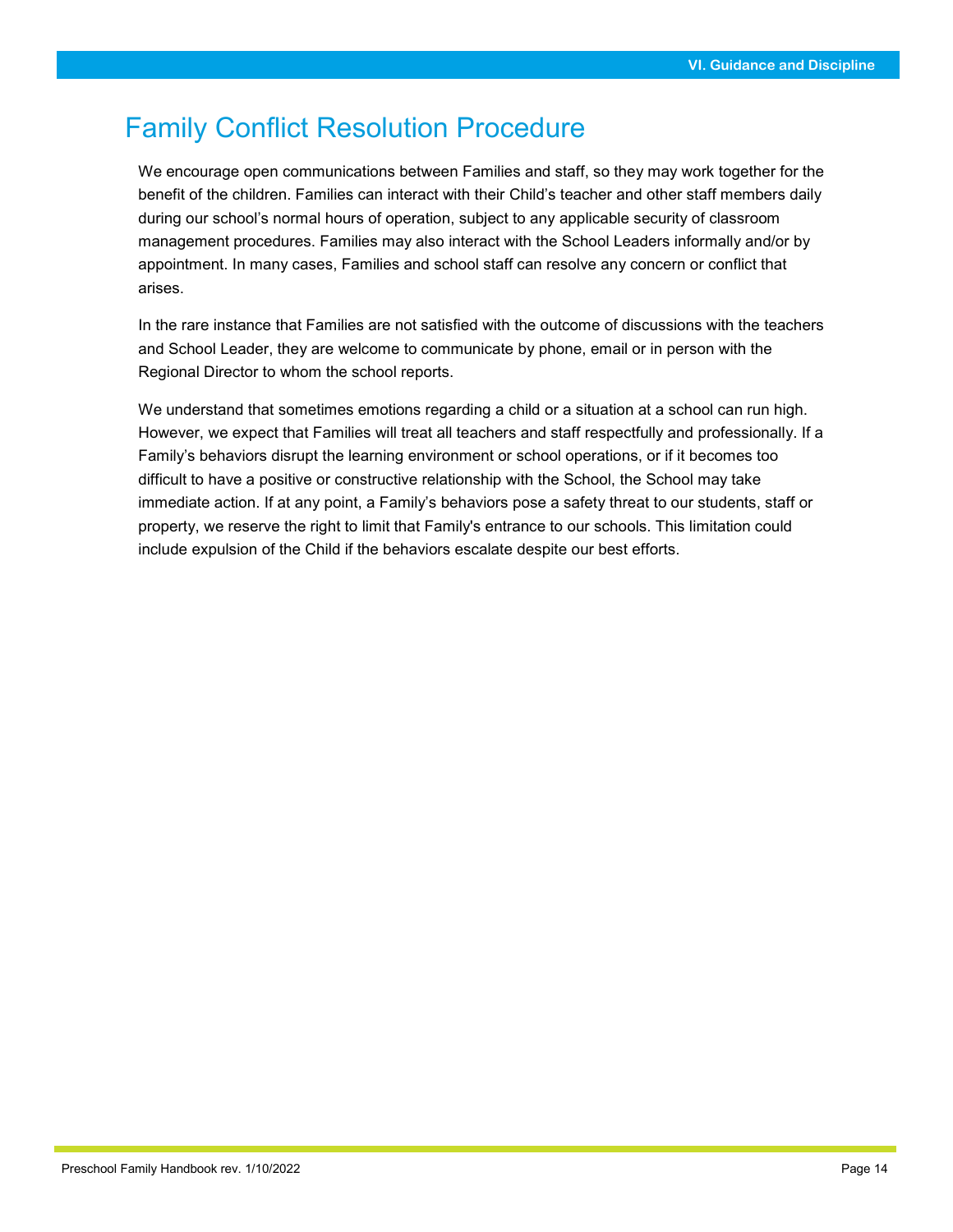### **VII. Health**

#### Our Commitment to Health and Safety

Providing a healthy and safe learning environment for our students is our highest priority. In addition to following our school's comprehensive health and safety practices, we regularly adjust our operations to meet or exceed the most current guidance from local and state health departments during this time of heightened vigilance related to COVID-19.

Our enhanced health and wellness protocols include:

- Repeated disinfecting/cleaning of "high-touch" surfaces throughout the school day and in the evenings (including desks, doors, public spaces, and bathroom fixtures)
- Frequent and thorough handwashing by students and staff, actively encouraged throughout the school day
- Ensuring all staff and students who are feeling ill stay home until they recover
- Finally, guidance regarding wearing facial masks/coverings is evolving, and we will update Families accordingly.

#### Medical and Immunization Records

Prior to enrollment, all students must have an updated medical form on file, including a current list of vaccinations and the date of their last vision and hearing screening. All state required immunizations must be completed unless Families produce the required documentation for applicable exemption. If a currently enrolled Child or staff member has a medically compromised immune system, our school will evaluate whether a child who is not fully immunized may be newly enrolled. If a Child is not fully immunized for a disease which occurs in the school, that child will be excluded from all activities until any danger of infection is past.

Only those directly involved with the care of your Child or affiliated with state licensing, protective services or other government agencies will have access to your Child's records. Others may access these records only with your written consent.

#### Cleaning, Disinfecting and Sanitizing

We recognize the importance of clean and sanitary conditions for children's health and safety. Toys that have been in a Child's mouth or otherwise contaminated are removed immediately, cleaned with soap and water and disinfected. This also applies to other surfaces in the classroom. We do not use toys that cannot be cleaned and sanitized.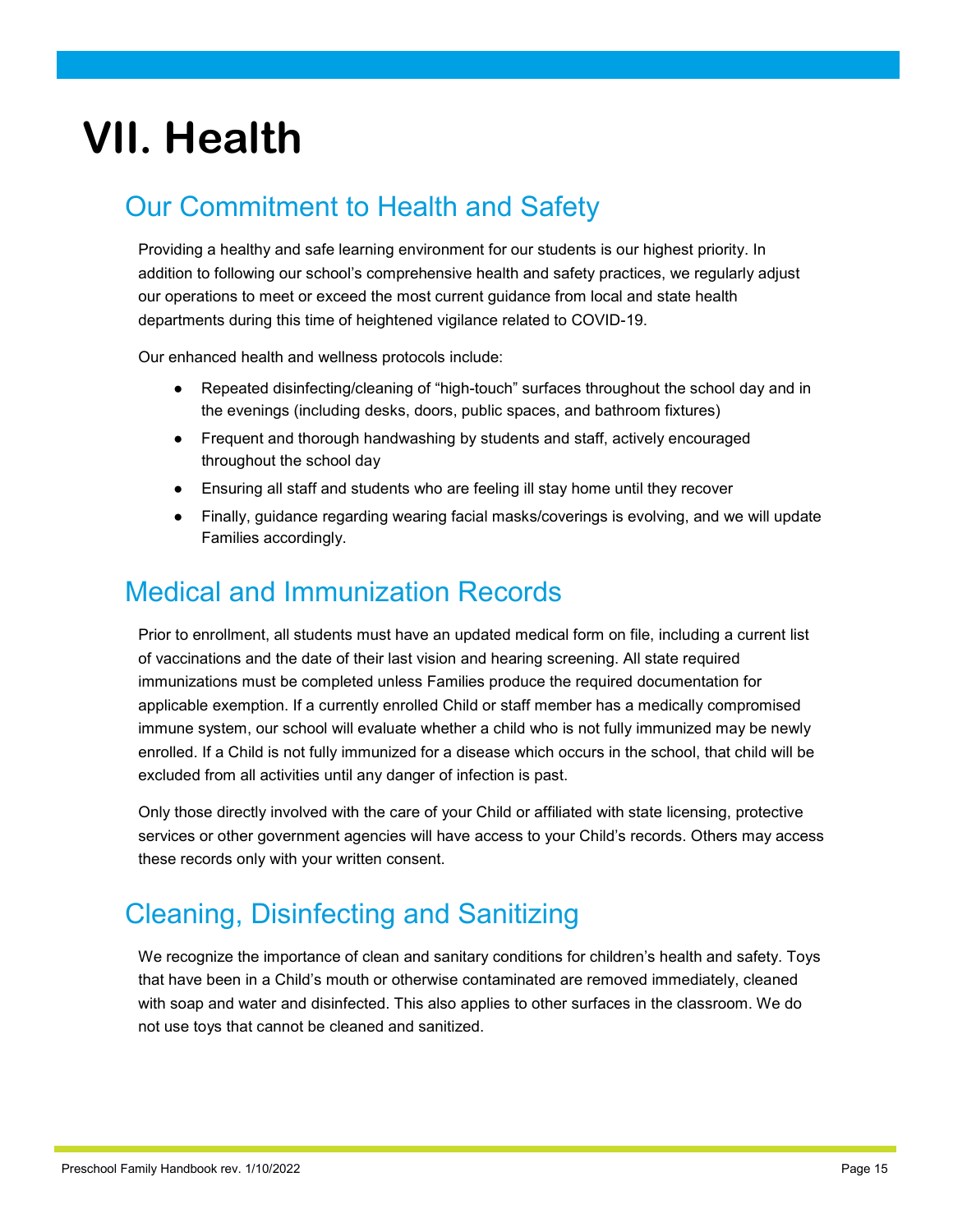To control odors, our school uses ventilation and sanitation rather than sprays, air freshening chemicals, or deodorizers. Any spills are immediately and thoroughly cleaned up, and surfaces are disinfected using fragrance-free and least toxic cleaning products to assure that cleaning, disinfecting, and sanitizing of the school is carried out as recommended by NAEYC guidelines.

All cleaners and other toxic substances are kept out of the reach of Children in a secure locked cabinet.

#### **Diapering**

Teachers check diapers every 2 hours, when a Child wakes from a nap, and upon being soiled. The changing table is sanitized after each changing, even if paper covers are used.

#### Food and Nutrition

Where offered, we provide Children a nutritious lunch, and morning and afternoon snacks. We follow government child nutrition guidelines for the amount and type of food we provide Children at snack times and meals. Menus are posted on our school website as well as in school for Families to review.

Staff discard any food not taken home by the Family the end of the day, as well as food with expired dates. Fresh fruits and vegetables are thoroughly washed before serving. No plastic or Styrofoam containers, bags, plates or wraps are used to reheat Children's foods or drinks.

Children with special feeding needs are referred to our ADA Compliance Officer for creation of a modification plan. Please see the Allergies section for more information on food allergies.

#### Bottle Feeding

Bottles must be labeled correctly to be accepted by the school. If your bottle is missing information, you may be provided with the tape and a marker. **All bottles must go home at the end of the day.** To ensure Children receive the correct bottles, we require the following labelling procedure:

- Label the bottle and cap with the Child's first and last name, using the assigned colored tape for your Child.
- Mark the current date on the bottle.
- All breast milk bottles must have red tape in addition to the assigned colored tape, and must be marked with the date and time the milk was expressed.
- After warming, breast milk or formula bottles may be out for no more than one hour before being discarded.
- Breast milk or formula bottles cannot be reheated or returned to the refrigerator after initial warming.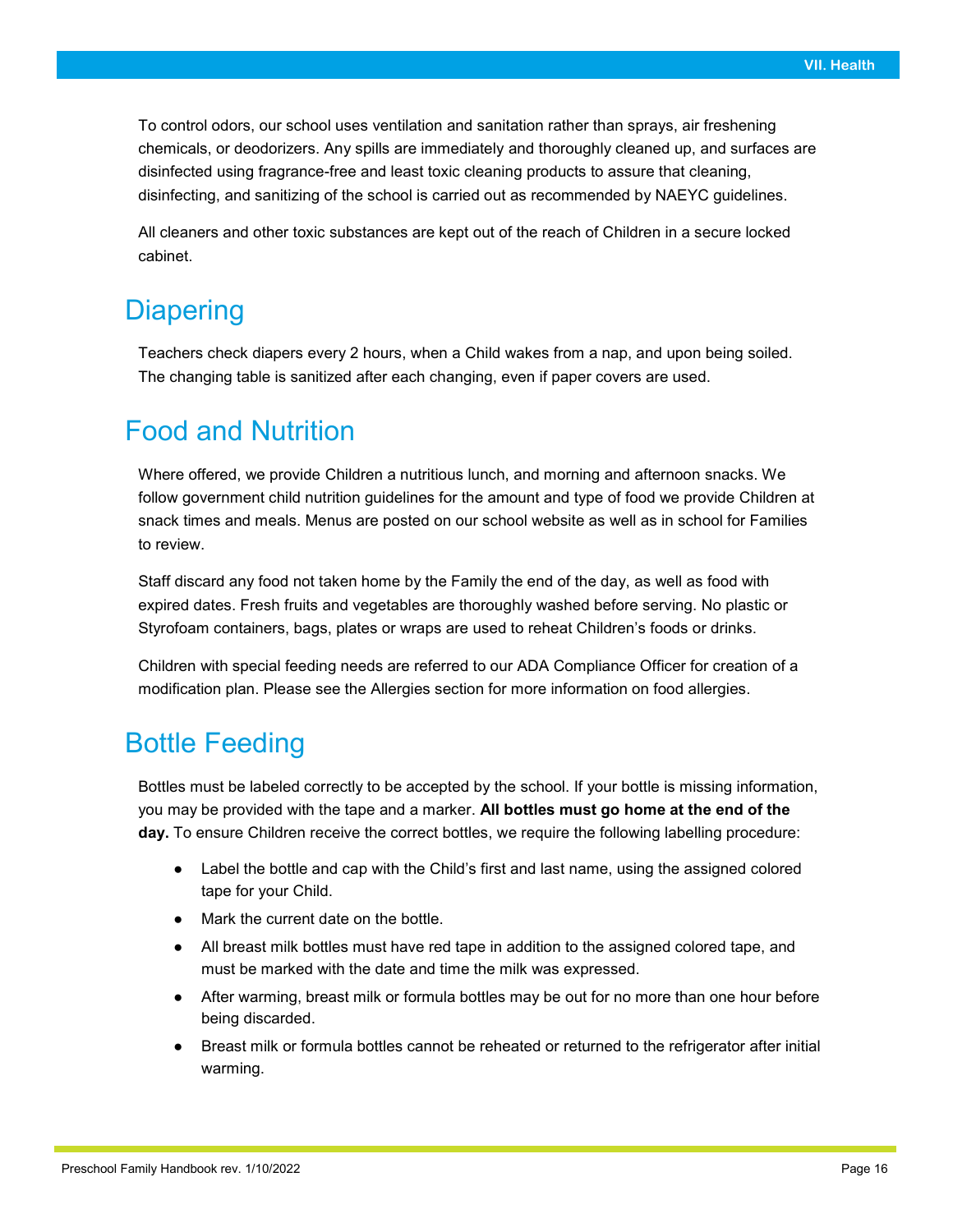#### **Breastfeeding**

We provide a comfortable area for nursing mothers to breastfeed their Children. Please see your School Leader for specific information.

#### Illness

Families assist us in maintaining a safe and healthy environment for all our Children by keeping sick Children at home. The purpose of our sick child policy is to:

- Reduce the spread of illness from a sick Child to other Children.
- Promote complete recuperation of the sick Child.
- Prevent the constant spread of cold, flu and diarrhea and other communicable diseases such as COVID-19 that are common among small children.

We reserve the right to refuse admittance to any student who shows a sign of illness. Children who become ill at school will be made comfortable and Families will be notified to pick them up within one hour. Families must keep sick Children at home until they have been symptom-free for at least 24 hours**\*** if they display any of the following:

- Fever of 100.4 degrees or more. Children must be free of fever for at least 24 hours, unassisted by fever-reducing medication before returning to school.
- **Vomiting**
- **Diarrhea**
- Heavy nasal discharge requiring frequent wiping every 3-5 minutes
- Persistent, non-productive or "barking" cough
- Sore throat
- Fussy, cranky behavior unlike the Child's normal demeanor
- Skin rash, including diaper rash
- Head lice
- Symptoms of a communicable disease such as pink eye, measles, chicken pox, mumps, or strep throat

**\*The length of time Children should stay out of our School depends on whether they have COVID-19 or another illness. Please see your School Leader for updated guidance.**

#### Medication Administration

Whenever possible, prescription or over the counter medication should be administered at home or by a Family member who comes to the school for that purpose. We encourage Families to ask their Child's physician to prescribe or recommend medications in such a way that they do not need to be administered during the school day. If the physician determines that the medication should be administered during the school day, we will consider such requests in accordance with state and local regulations.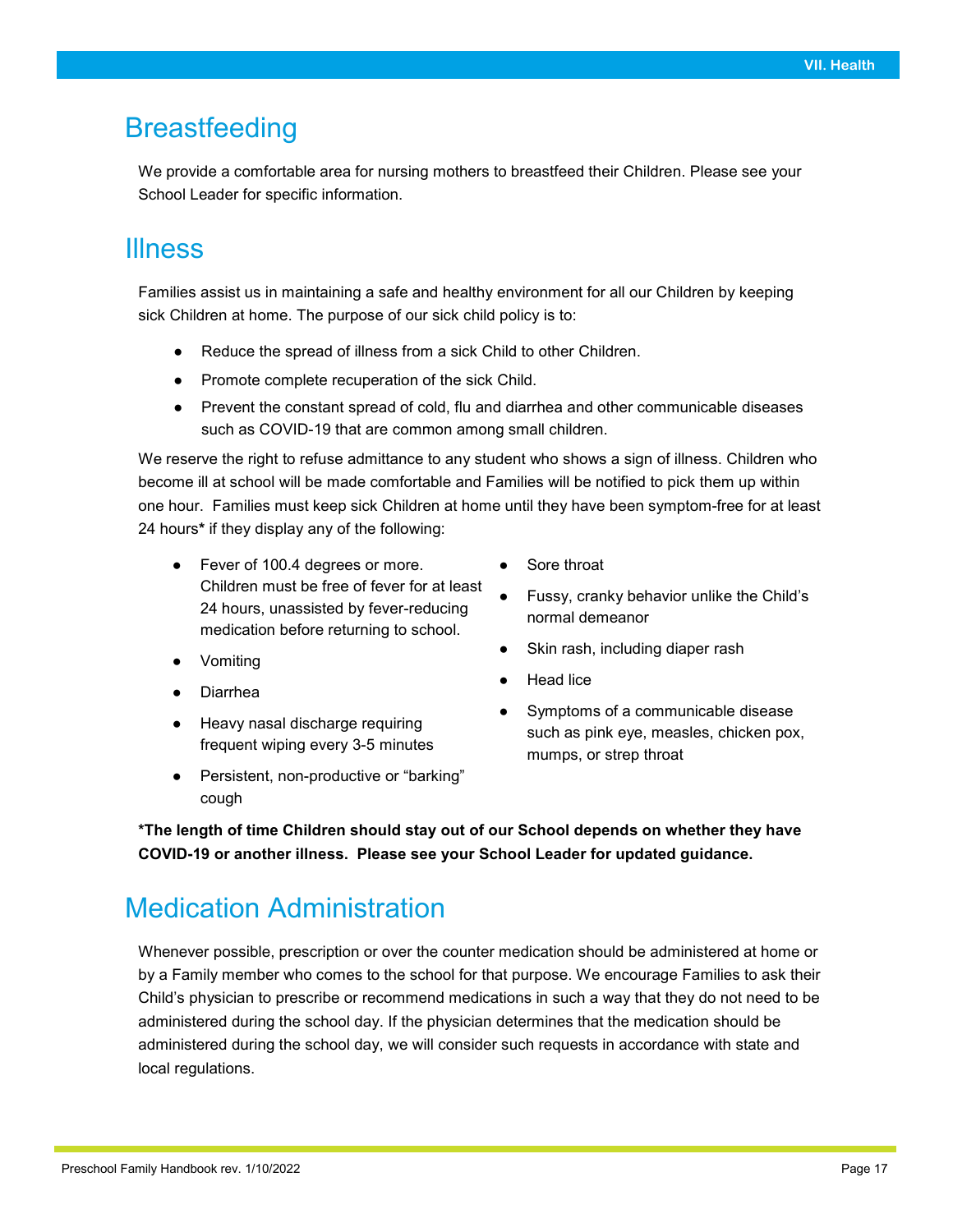When we agree to administer prescription or nonprescription medications, the Family must provide a note from a physician requesting us to administer the medication, with detailed dosage information, circumstances or schedule of medication administration, and any adverse reactions that could occur.

The medication must be in a new sealed container. Prescriptions must be in the original pharmacy container or box, with the official pharmacy prescription label securely attached. The prescription indicated on the label must be current. **Families cannot pre-mix medication into food or a bottle before bringing it to school.**

School administrative staff must keep the medication and a copy of the physician's note stored in the locked medicine location. School administrative staff complete the dispensing log after each dosage, recording the name of the Child, the medication and dosage given, the time and date, and signature of the person dispensing. Epi-pens and other emergency medications may be stored in either the normal locked medication cabinet or a secure location in the classroom. Note that Children with life-threatening allergies requiring the presence of an Epi-pen must be referred to our ADA Compliance Officer to evaluate and approve, and to create a modification plan. See Allergies section for additional information.

If the medication request is for any medication that requires specific skills or prior medical training to administer, Families must first make a written request for a modification and provide it to the school with the physician's note referenced above. We will submit the physician's note and request to the ADA Compliance Officer to evaluate and approve. Once the request has been approved and a modification plan prepared, we will notify the Family and follow the modification plan.

#### Clothing & Personal Belongings

Children must wear comfortable, washable, seasonally appropriate clothing and closed-toe shoes.

Families must provide a labeled bag with a change of clothing (including socks) for their Child to be kept at school for emergencies. Families with infants and toddlers should provide two sets of clothing. All items must be labeled with the Child's name.

We encourage Children to bring a favorite blanket or stuffed animal for use at naptime. These items will be stored in your Child's cubby. Candy, gum, toy weapons, jewelry and money are not permitted at school. Toys should only be sent on designated days.

#### Sunscreen

Families must provide written permission for school staff to apply sunscreen on their Child. All bottles must be in the original container, labeled with the Child's name.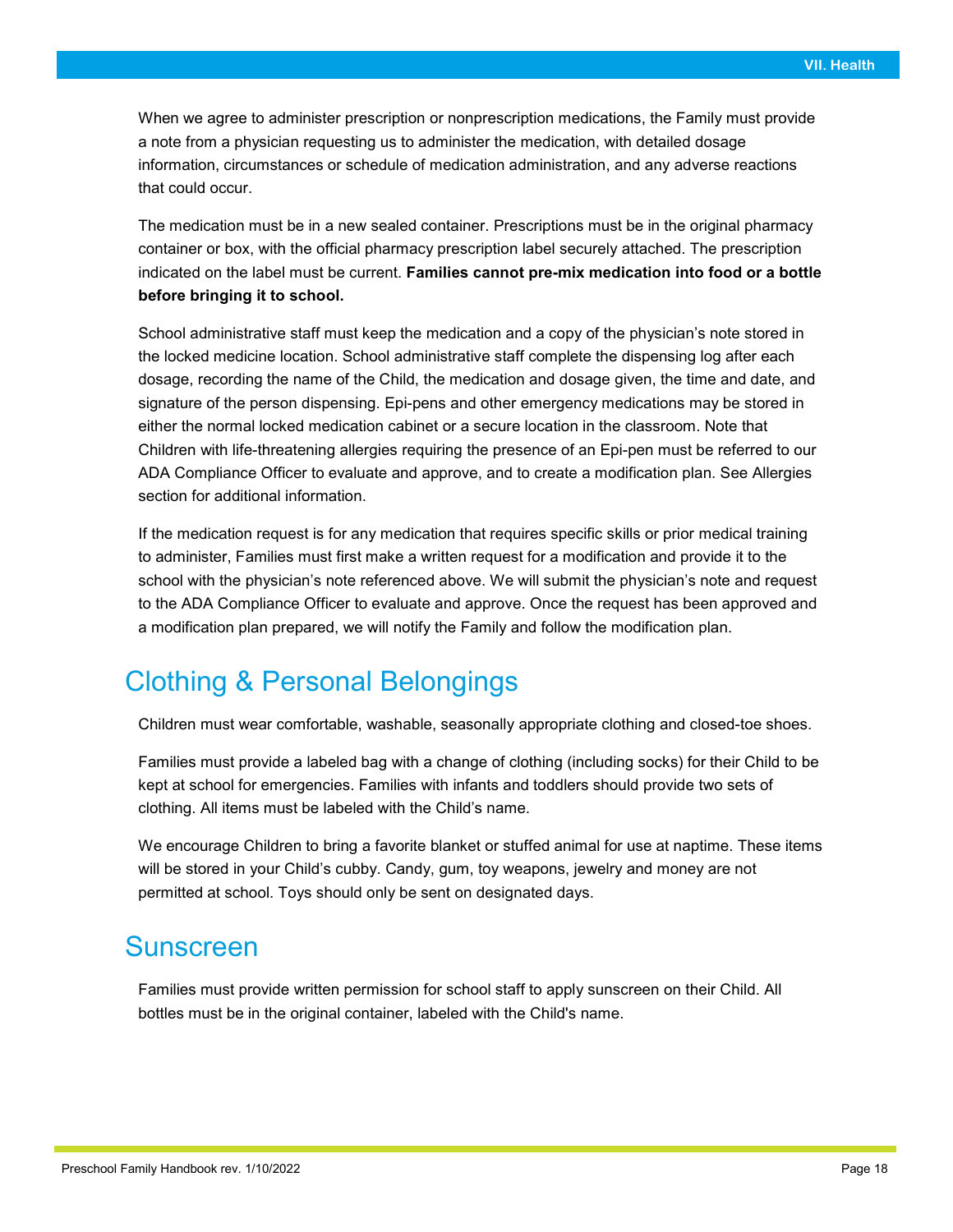#### **Allergies**

Families are expected to inform the school about their Child's allergies. Each child should have a Food Allergy & Anaphylaxis Emergency Care Plan ("FARE Plan") listing their allergies, recommended treatment in case of an allergic reaction, prepared by Families and the Child's physician. Children's allergies are posted in the classroom as well as the kitchen. Some Children may need immediate intervention for an allergic reaction which may include administration of medication or an injection device, such as an Epi-pen. Families and School leaders will work together to ensure understanding about the allergies and FARE Plan. Children with life-threatening allergies are referred to our ADA Compliance Officer for creation of a modification plan.

#### Abuse and Neglect Reporting

All staff members are mandated by law to comply with the child abuse and neglect reporting requirement. The law requires any person working in a school or child care setting who has knowledge of or observes a child whom she knows, or reasonably suspects has been the victim of child abuse or neglect whether within the school or outside of school, to immediately report it to the applicable state child protective agency.

Teachers and staff are responsible for monitoring their own behavior and the behavior of other staff members and must immediately report to the principal any observations of an employee violating either licensing regulations or company policies*.* In addition, upon starting employment every staff member is required to participate in training on sexual abuse and molestation prevention.

Those who in good faith report neglect or abuse by a family member or co-worker are immune from discharge, retaliation or other disciplinary actions for having made the report.

We take allegations of neglect or abuse very seriously. Once the allegation is reported, we will cooperate fully with any investigation conducted by law enforcement or regulatory agencies. To the fullest extent possible, but consistent with our legal obligation to report suspected abuse to appropriate authorities, we will endeavor to keep confidential the identities of the alleged victims and investigation subject.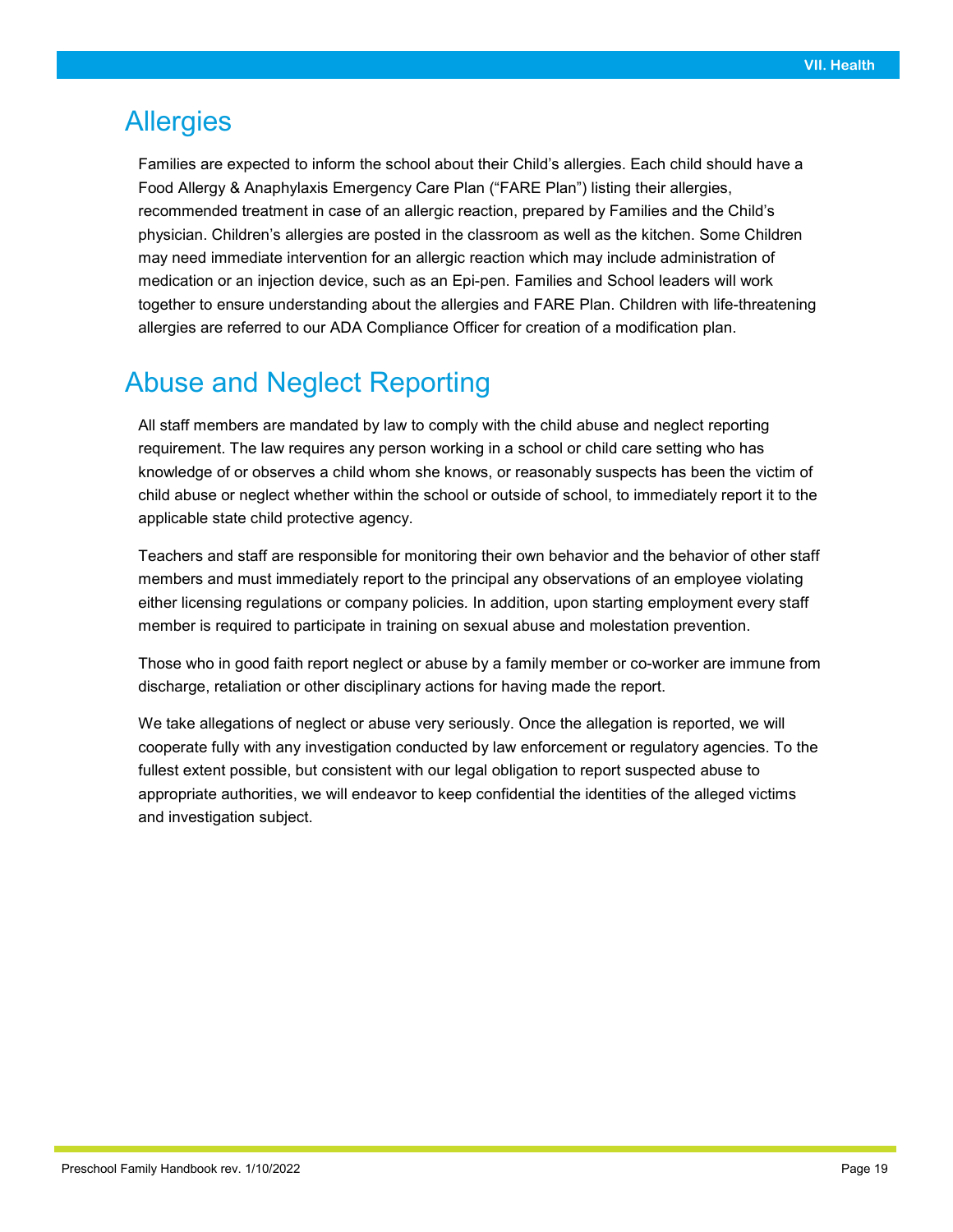### **VIII. Security & Safety**

#### Building Access

Access to our building is limited to enrolled families, staff and registered visitors. Access may be through a buzzer or keypad. Where there is a keypad lock on the front door, **Families of enrolled Children and school staff are the only ones given the code.** Do not share your code with anyone else, and do not allow people to enter behind you without permission of the management team. The keypad code is changed on a regular basis.

Visitors other than enrolled Families cannot enter our school unless escorted by a staff member. All visitors, including vendors, applicants and family members are required to wait in the lobby/reception area until escorted by a staff member.

#### Infant Sleep Safety

Safe sleeping practices are in place for all infants. These practices promote safe sleep when infants are napping and reduce the risk of sudden infant death syndrome (SIDS) or suffocation death. All staff are trained on the consistent use of safe sleep practices, which include:

- If an infant falls asleep outside the crib, they are moved to the crib.
- If infants arrive to the program asleep, or fall asleep, in equipment not specifically designed for infant sleep, the infant is removed and placed in appropriate infant sleep equipment, such as a crib
- Staff must place infants younger than 12 months on their backs to sleep without the use of infant sleep positioners, unless ordered by a physician. Once they can turn themselves over, infants may assume any comfortable sleep position.
- Crib labels with the Child's picture and name must indicate whether the Child is able to roll over on their own AND always indicate that the Child must first be laid down in the crib on their back.
- Sleeping infants are directly observed by sight and sound routinely and frequently.
- A teacher must be present in the crib area if any infants are sleeping.
- Infants' heads will NOT be covered with blankets or bedding at any time.
- Cribs will not be covered with blankets or bedding. No loose bedding, pillows, bumper pads, etc. will be used in cribs. Sleep sacks may be used instead of a blanket.
- Toys and stuffed animals are not allowed in the cribs. Pacifiers will be allowed in infants' cribs while they sleep, but a pacifier clip is NOT allowed.
- Only one infant is in a crib at a time, unless we are evacuating infants in an emergency.
- All infants are given the opportunity to nap/sleep. No infant is forced to sleep, to stay awake, or to stay in the napping area.
- Infants are removed from the crib upon waking up. The crib is NOT treated as a playpen.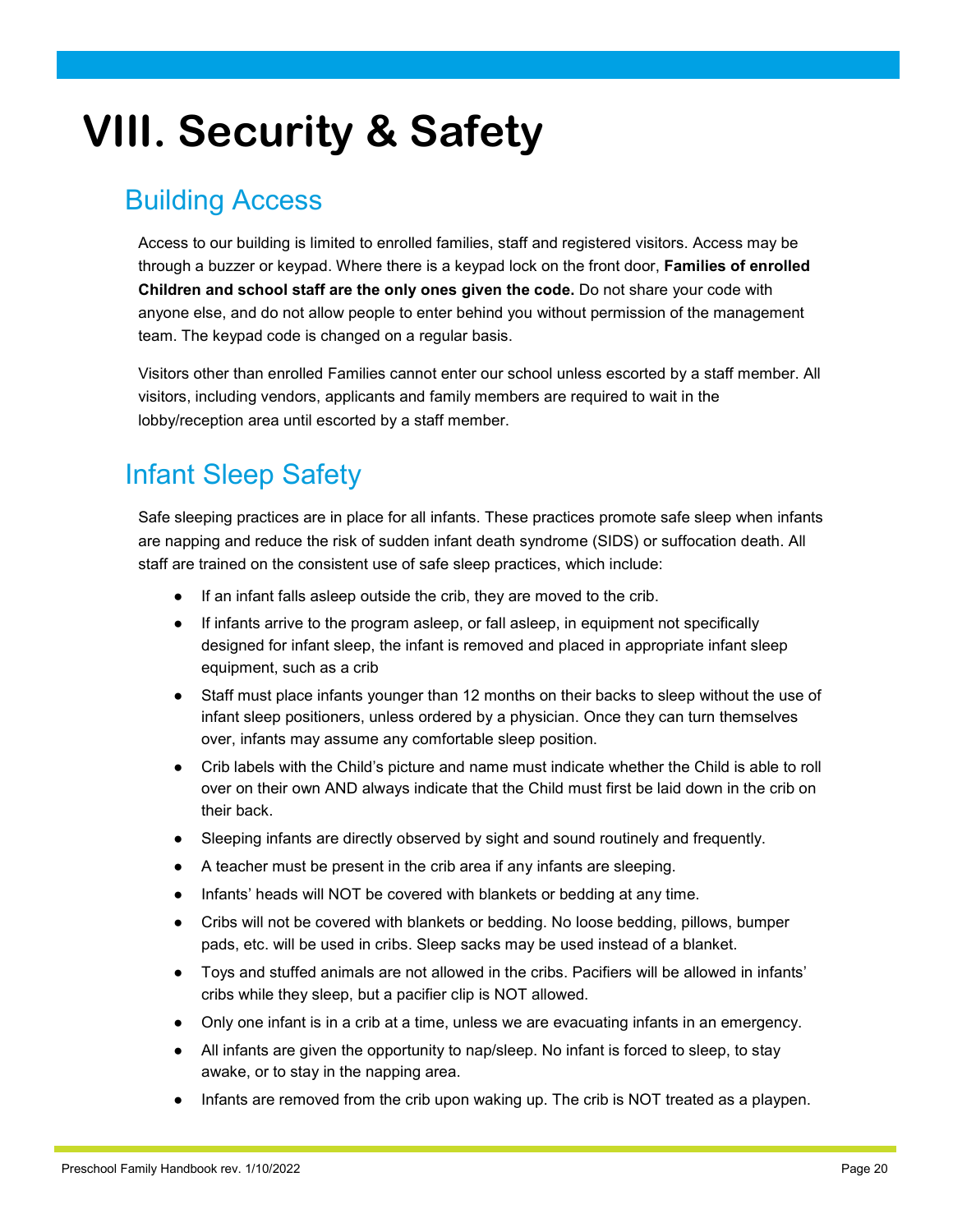#### Accidents & Injuries

The health and safety of both Children and staff in our school are of paramount importance. All employees are responsible to assist in the prevention and control of injuries, illnesses and hazards and to ensure compliance with all applicable laws and regulations. Staff members inspect their classrooms and outdoor play areas daily for potential hazards.

No matter how minor the incident, if a Child experiences an accident, injury or possible injury, staff will report it to school administration and a written incident report will be provided to Families. Families will also be immediately contacted if the injury needs medical attention. For any serious accident or incident, we will attempt to notify Families by a telephone call as soon as possible.

Staff members are trained in first aid and CPR. If a Child requires medical attention, a report is filed and sent home to Families. In the event of a serious emergency, the school will secure immediate medical attention as described in the "authorization for medical treatment" section of the tuition agreement filed in the school office. Every effort will be made to contact parents, guardians, or authorized family members or friends during such emergencies.

#### Fire and Other Safety Drills

As required by law, our school holds regular fire and safety drills. It is expected that all Children on the campus at the time of such drills participate fully. If a drill must take place in inclement weather, all attempts will be made to ensure that Children are properly attired. Should you find yourself at the school while a drill is taking place, please participate with your Child, and take the time to review and discuss the importance of such drills with your Child.

#### Weather Emergencies

In case of severe or hazardous weather, we may have to close or delay school opening hours. We will make every attempt to list closings and delays on the school website and to notify Families by email and text alert whenever possible.

In the event of severe weather or other emergencies during the school day, it may be necessary to close school early. We will notify Families by phone, email and/or text to pick up their child before the designated emergency closing time. Where applicable, bus/van services will make independent decisions regarding inclement weather procedures. Families will be informed of these decisions.

In an emergency, immediate decisions may be made. We will make every attempt to contact you, authorized family members, or specified friends. If you are going to be out of town, please notify your emergency contacts and let us know whom to contact in an emergency.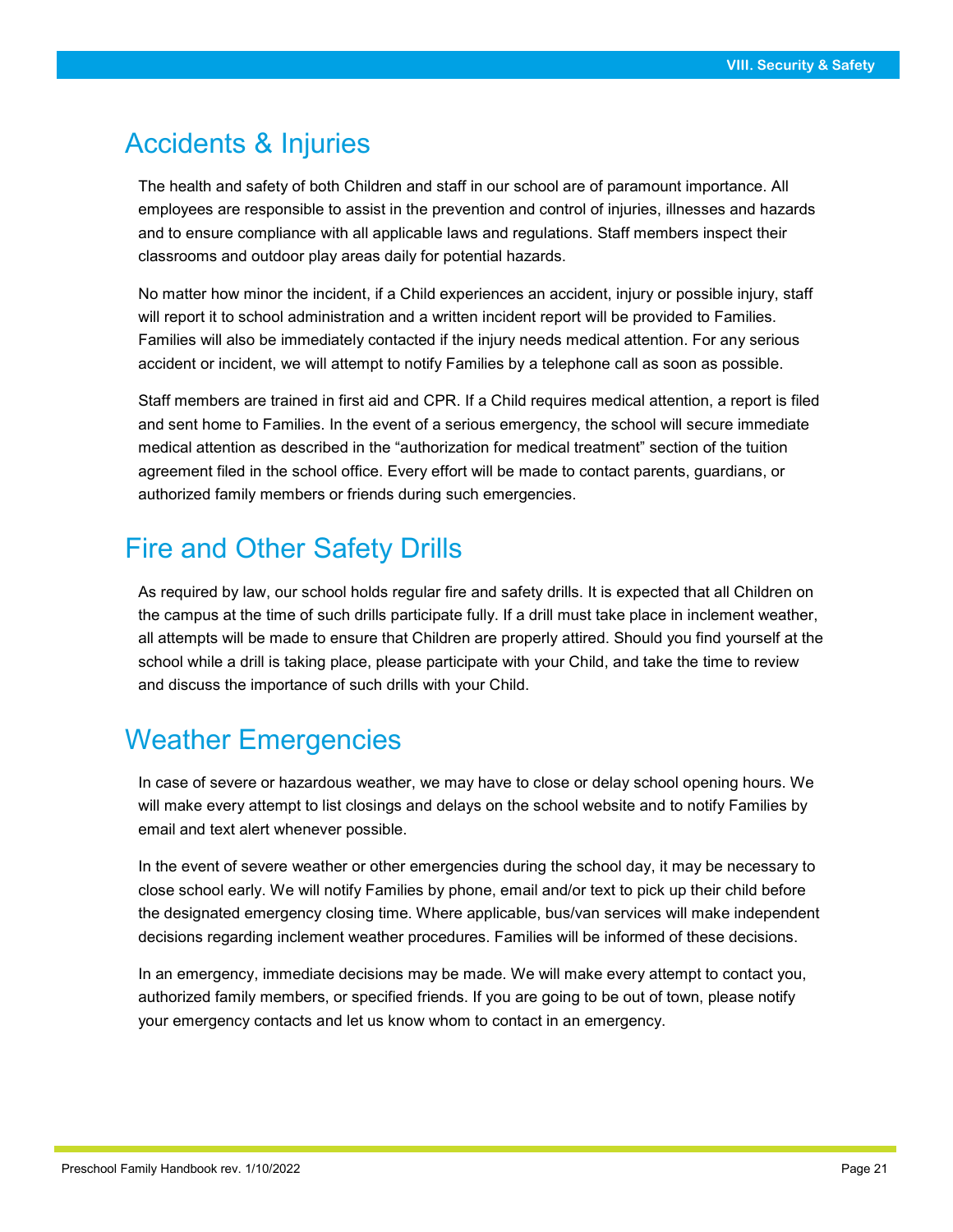#### Lockdown

If an emergency requires lockdown, we will notify Families as soon as possible. All entrances to the school will be secured. No one, including Families, will be allowed to enter or exit the building. The lockdown will be lifted when we receive notification from law enforcement officials.

#### Vehicles on School Grounds

Because the safety of our Children is of paramount concern to us, we require all Families to adhere to the following rules of the road while on school property:

- All vehicles must obey the 5 miles per hour speed limit.
- Pedestrians always have the right of way.
- Parked vehicles MUST have ignitions turned off and the keys removed.
- Children may NOT be left unattended in a vehicle at any time or for any reason.

Violations of these rules may result in a warning. If a violation is serious, or violations continue, school personnel are authorized to take a tag number to report to local police.